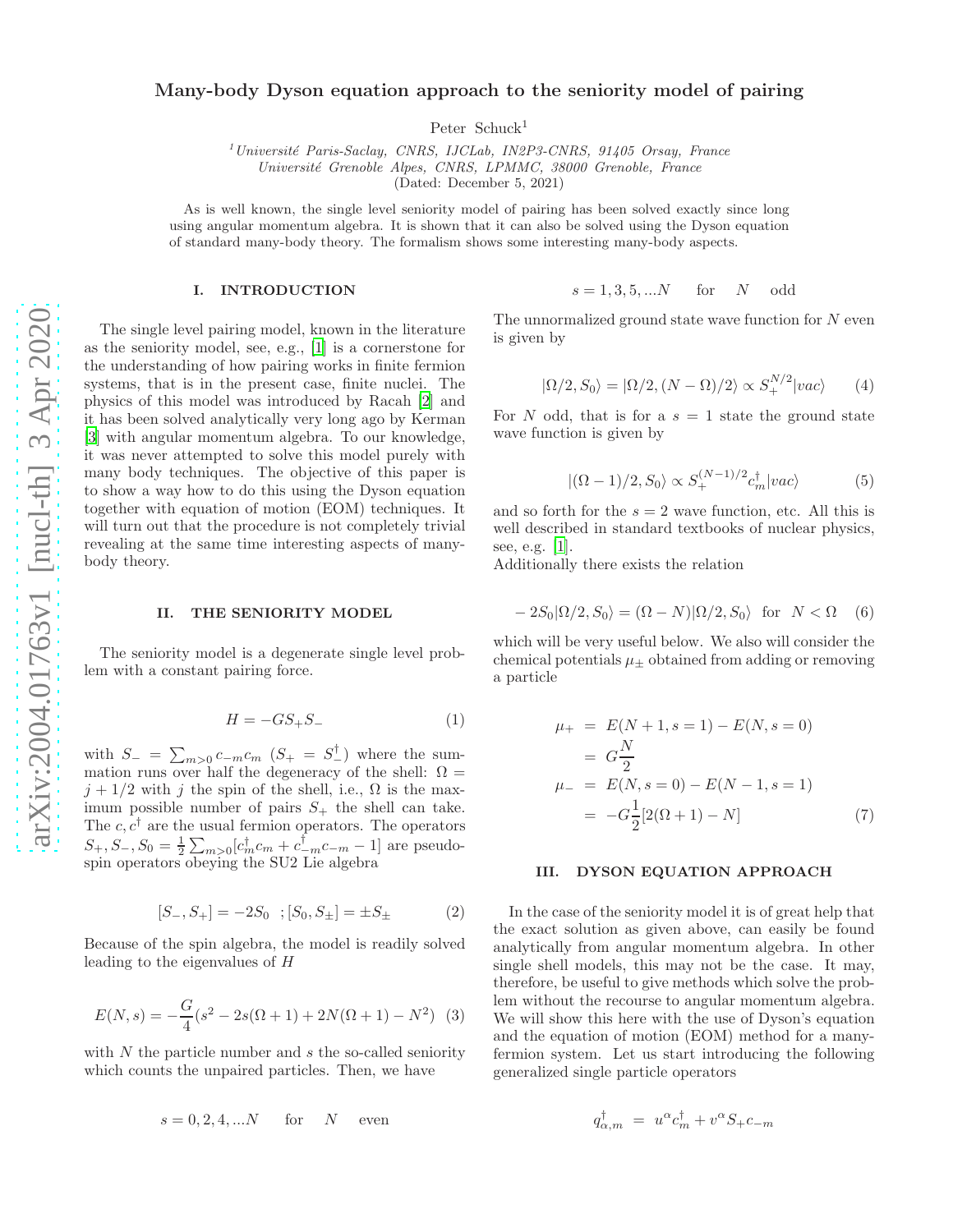$$
q_{\alpha,m} = u^{\alpha} c_m + v^{\alpha} c_{-m}^{\dagger} S_{-}
$$
 (8)

It can be realized that the destruction operator  $q_{\alpha,m}$  kills, with certain relation between the  $u, v$  amplitudes, the vacuum [\(4\)](#page-0-0) exactly, i.e.,  $q_{\alpha,m}|\Omega/2, S_0\rangle = 0$ . We will give more details on this later. In order to find the amplitudes  $u, v$ , we, as usual [\[4\]](#page-4-3) minimize the following energy weighted sum rule

$$
E_{\alpha} = \frac{1}{2} \frac{\langle \{q_{\alpha,m}, [H, q_{\alpha,m}^{\dagger}] \} \rangle}{\langle \{q_{\alpha,m}, q_{\alpha,m}^{\dagger} \} \rangle}
$$
(9)

where  $\{.,.\right\}$  is an anti-commutator and  $\langle...\rangle$  stands for expectation value with the ground state wave function [\(4\)](#page-0-0). The minimization yields the following eigenvalue equation

<span id="page-1-0"></span>
$$
\begin{pmatrix} a & b \\ c & d \end{pmatrix} \begin{pmatrix} u^{\alpha} \\ v^{\alpha} \end{pmatrix} = E_{\alpha} \begin{pmatrix} n_{11} & n_{12} \\ n_{21} & n_{22} \end{pmatrix} \begin{pmatrix} u^{\alpha} \\ v^{\alpha} \end{pmatrix}
$$
 (10)

with the expressions for the various matrix elements

$$
a = \langle \{c_m, [H, c_m^{\dagger}]\}\rangle ;\nb = \langle \{c_m, [H, S+c-m]\}\rangle ;\nc = \langle \{c_{-m}^{\dagger} S_{-}, [H, c_m^{\dagger}]\}\rangle ;\nd = \langle \{c_{-m}^{\dagger} S_{-}, [H, S_{+}c_{-m}]\}\rangle
$$
\n(11)

and

$$
n_{11} = \langle \{c_m, c_m^{\dagger}\} \rangle ; \ n_{12} = \langle \{c_m, S_{+}c_{-m}\} \rangle ; \ n_{21} = n_{12} ;
$$
  

$$
n_{22} = \langle \{c_{-m}^{\dagger}S_{-}, S_{+}c_{-m}\} \rangle
$$
 (12)

With [\(6\)](#page-0-1) those matrix elements can be simplified. For the elements of the norm, we obtain

<span id="page-1-5"></span>
$$
n_{11} = 1; \quad n_{12} = n_{21} = \frac{N}{2\Omega}
$$
  

$$
n_{22} = (\Omega - N + 1)\frac{N}{2\Omega} + \langle S_+ S_- \rangle
$$
 (13)

where we used the fact that all the elements are independent of the index  $m$ , so that we can sum over  $m$  and divide by  $\Omega$ . For example  $\langle c_m^{\dagger} c_m \rangle = \frac{1}{\Omega} \sum_m \langle c_m^{\dagger} c_m \rangle =$  $N/(2\Omega)$ . For the solution of the eigenvalue equation [\(10\)](#page-1-0), it is convenient to absorb the norm into the eigenvector

<span id="page-1-1"></span>
$$
\begin{pmatrix} \tilde{a} & \tilde{b} \\ \tilde{c} & \tilde{d} \end{pmatrix} \begin{pmatrix} \tilde{u}^{\alpha} \\ \tilde{v}^{\alpha} \end{pmatrix} = E_{\alpha} \begin{pmatrix} \tilde{u}^{\alpha} \\ \tilde{v}^{\alpha} \end{pmatrix}
$$
(14)

The matrix elements can then be given in the following form

$$
\Sigma^{(0)} \equiv \begin{pmatrix} \tilde{a} & \tilde{b} \\ \tilde{c} & \tilde{d} \end{pmatrix} = \begin{pmatrix} a & b \\ c & d \end{pmatrix} \begin{pmatrix} n_{11} & n_{12} \\ n_{21} & n_{22} \end{pmatrix}^{-1}
$$

with

$$
\tilde{a} = 0; \quad \tilde{b}/G = \tilde{c}/G = n_{12};
$$

$$
\tilde{d}/G = (\Omega - N + 1)^2 \frac{N}{2\Omega}
$$

$$
- \left[ \frac{N-2}{2\Omega} - (\Omega - N + 2) + \frac{\Omega - N + 1}{\omega} \right] \langle S_+ S_- \rangle \tag{15}
$$

The matrix  $\Sigma^{(0)}$  is not symmetric. It is possible to use a procedure with symmetric matrices in diagonalising the norm matrix and dividing the matrices left and right by the square root of its eigenvalues. However, we will not opt for this possibility here.

It can be demonstrated that the two eigenvalues  $E_{\alpha}$  agree with the exact values and also that the amplitudes  $\tilde{u}, \tilde{v}$ are related to the various correlation functions. However, to show this, we find it more convenient to switch to the equivalent Green's function formalism. We introduce

<span id="page-1-4"></span>
$$
\mathcal{G}^{t-t'} = \begin{pmatrix} G_{11} & G_{12} \\ G_{21} & G_{22} \end{pmatrix}
$$
 (16)

with in standard notation

$$
G_{11} = -i \langle T c_m(t) c_m^{\dagger}(t') \rangle ;
$$
  
\n
$$
G_{12} = -i \langle T c_m(t) (S_+ c_{-m})_{t'} \rangle ;
$$
  
\n
$$
G_{21} = -i \langle T (c_{-m}^{\dagger} S_-)_{t} c_m^{\dagger}(t') \rangle ;
$$
  
\n
$$
G_{22} = -i \langle T (c_{-m}^{\dagger} S_-)_{t} (S_+ c_{-m})_{t'} \rangle
$$
\n(17)

The integral equation (in time), equivalent to the eigenvalue equation [\(14\)](#page-1-1) for the GF is then

<span id="page-1-2"></span>
$$
i\partial_t \mathcal{G} = \mathcal{N} + \Sigma^{(0)} \mathcal{G}
$$
 (18)

The norm  $\mathcal N$  is the one which appears on the r.h.s. of eq.[\(10\)](#page-1-0), that is  $\mathcal{N}_{ij} \equiv n_{ij}$ . The spectral representation of the GF is given by (passing by Fourier transformation from time to frequency  $\omega$ )

$$
\mathcal{G}^{\omega} = \frac{\begin{pmatrix} u^{(1)} \\ v^{(1)} \end{pmatrix} (u^{(1)} v^{(1)})}{\omega - \mu_{+} + i\eta} + \frac{\begin{pmatrix} u^{(2)} \\ v^{(2)} \end{pmatrix} (u^{(2)} v^{(2)})}{\omega - \mu_{-} - i\eta}
$$
(19)

where we realized the equivalence  $E_{1/2} \equiv \mu_{\pm}$ . We also recall that via the following sum-rule [\[5\]](#page-4-4), one obtains for the ground state energy

<span id="page-1-3"></span>
$$
-i\lim_{t'\to t=0^+} i\partial_t \sum_m G_{11} = \langle H \rangle \tag{20}
$$

Solving [\(18\)](#page-1-2) for  $G_{11}$ , we can read off how  $\langle S_+S_-\rangle$  is related to the amplitudes  $u, v$  via  $(20)$  or directly via  $G_{12}$  or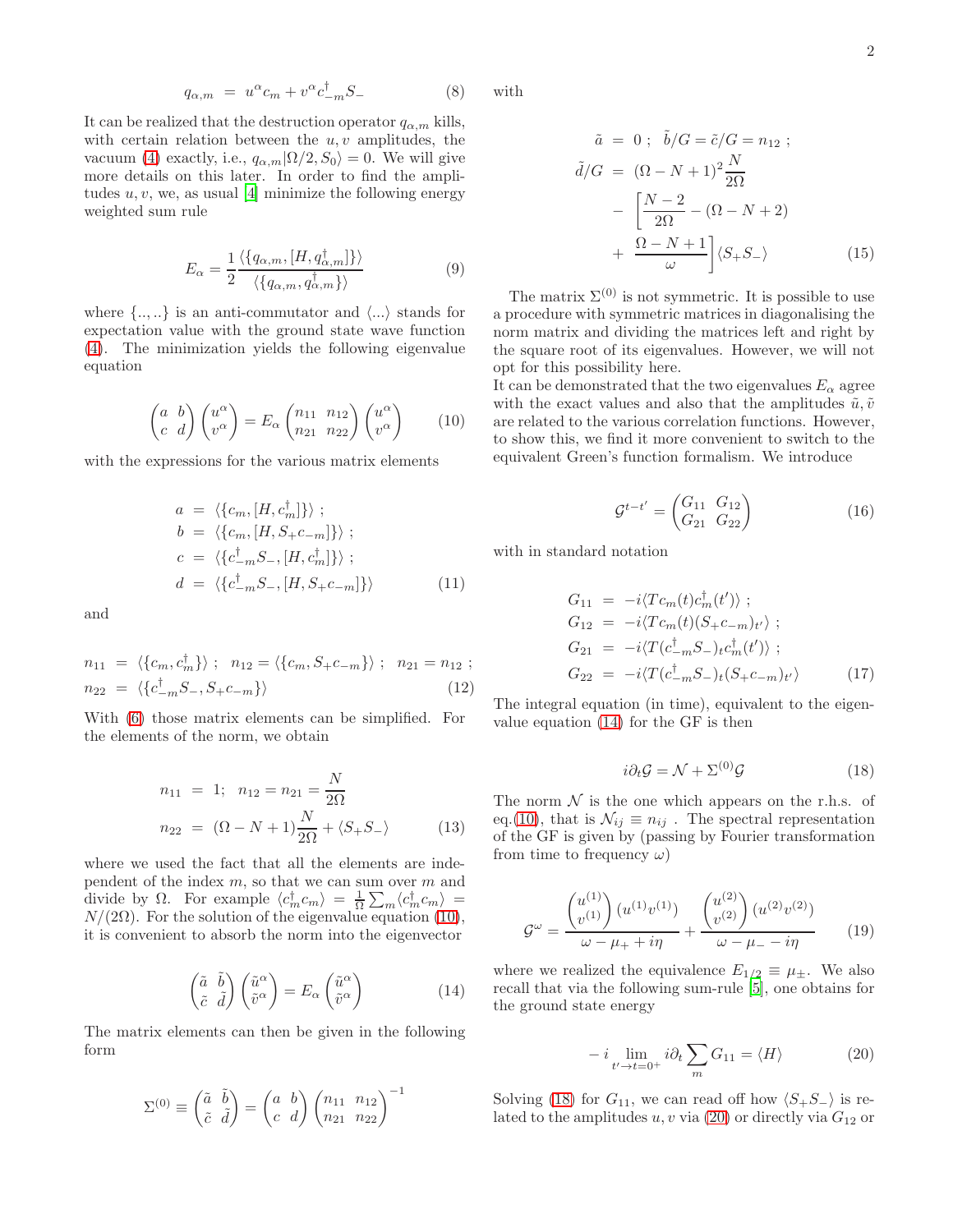$G_{21}$ . Let us, therefore, establish from  $(18)$  the equation for  $G_{11}$ 

<span id="page-2-3"></span>
$$
(\omega - \Sigma_{11}^{(0)})G_{11} = I_{11} + \frac{\Sigma_{12}^{(0)}\Sigma_{21}^{(0)}}{\omega - \Sigma_{22}^{(0)}}G_{11}
$$
 (21)

with

$$
I_{11} = n_{11} + \sum_{12}^{(0)} \frac{n_{21}}{\omega - \sum_{22}^{(0)}}
$$

This is the Dyson equation for the single particle GF. Its solution reads

$$
G_{11} = \frac{n_{11}(\omega - \Sigma_{22}^{(0)}) + \Sigma_{12}^{(0)} n_{21}}{(\omega - \Sigma_{11}^{(0)})(\omega - \Sigma_{22}^{(0)}) - \Sigma_{12}^{(0)}\Sigma_{21}^{(0)}}
$$

The poles of  $G_{11}$  are at

$$
\mu_{\pm} = \frac{1}{2} \bigg[ \Sigma_{11}^{(0)} + \Sigma_{22}^{(0)} \pm \sqrt{(\Sigma_{11}^{(0)} - \Sigma_{22}^{(0)})^2 + 4\Sigma_{12}^{(0)}\Sigma_{21}^{(0)}} \bigg] \tag{22}
$$

From where we get the spectral representation

$$
G_{11}^{\omega} = \frac{\Psi_{11}^{2}}{\omega - \mu_{+} + i\eta} + \frac{\Phi_{11}^{2}}{\omega - \mu_{-} - i\eta}
$$
 (23)

with the residua

$$
\Psi_{11}^2 = (u^{(1)})^2 = \frac{n_{11}(\mu_+ - \Sigma_{22}^{(0)}) + n_{12}\Sigma_{12}^{(0)}}{\mu_+ - \mu_-}
$$
 (24)

and

<span id="page-2-0"></span>
$$
\Phi_{11}^2 = (u^{(2)})^2 = -\frac{n_{11}(\mu_- - \Sigma_{22}^{(0)}) + n_{12}\Sigma_{12}^{(0)}}{\mu_+ - \mu_-}
$$
 (25)

Of course the completeness  $\Psi_{11}^2 + \Phi_{11}^2 = 1$  is fullfilled. Via the sum-rule [\(20\)](#page-1-3), we then find the identity

$$
\langle H \rangle = \mu_- \sum_m \Phi_{11}^2 = \mu_- \Omega \Phi_{11}^2 \tag{26}
$$

We can check that the equation for  $\langle S_+S_-\rangle$  to which this equation leads is fullfilled by the exact expression

<span id="page-2-4"></span>
$$
\langle S_+S_- \rangle = \frac{N}{4}(2\Omega - N + 2) \tag{27}
$$

The chemical potentials are given by

<span id="page-2-5"></span>
$$
\mu_{\pm} = \frac{1}{2} \bigg[ \Sigma_{22} \pm \sqrt{\Sigma_{22}^2 + 4\Sigma_{12}\Sigma_{21}} \bigg] \tag{28}
$$

The expressions for the  $\Sigma_{ij}$  in terms of  $\Omega$  and N can be found in the Appendix. They are rather complicated but it can be demonstrated that they lead to chemical potentials which are identical to the ones in Eq.[\(7\)](#page-0-2).

An important quantity which can be calculated from the single particle GF are the occupation numbers  $n_m$  =  $\langle c_m^{\dagger} c_m \rangle = -i \lim_{t' \to t=0^+} G_{11}^{t-t'}$ . They can be obtained from a solution of the Dyson equation what constitutes a self-consistency problem: the occupation numbers which go into the solution of the Dyson equation should be the same as the ones we get out from the GF. Since in our problem the single particle GF is exact, no wonder that this self-consistency problem leads to the exact occupancies. Indeed we can analytically verify that the hole oc-cupancy [\(25\)](#page-2-0) which is a function of the  $n_m$  fullfills the equality

$$
\Phi_{11}^2 = \frac{N}{2\Omega} = n_m
$$

Those occupancies are by the way the same as one gets from the BCS solution of the seniority model [\[1](#page-4-0)]. They are independent of the azimuthal quantum number  $m$ and, thus, take fractional values determined by the ratio of the particle number  $N$  and the total degeneracy of the shell  $2Ω$ .

One also can check that the killing condition is fullfilled.

### IV. PAIR ADDITION AND PAIR REMOVAL MODES

It is interesting that the same game can be repeated for the pair-addition and pair removal modes. The extended RPA operators are

<span id="page-2-1"></span>
$$
A^{\dagger} = X_1 S_+ + X_2 S_+ S_0 \tag{29}
$$

for the pair addition, and

<span id="page-2-2"></span>
$$
R^{\dagger} = Z_1 S_- + Z_2 S_0 S_- \tag{30}
$$

for the removal.

Again one sees that it is possible to fullfill the killing conditions

$$
A|0\rangle = R|0\rangle = 0
$$

Of course the addition and removal modes should be properly normalized

$$
\langle [A, A^{\dagger}] \rangle = 1 \; ; \; \langle [R, R^{\dagger}] \rangle = -1
$$

By simple manipulations with back and forward amlitudes we can invert [\(29\)](#page-2-1) and [\(30\)](#page-2-2) and derive the following expressions for  $S_+$  and  $S_+S_0$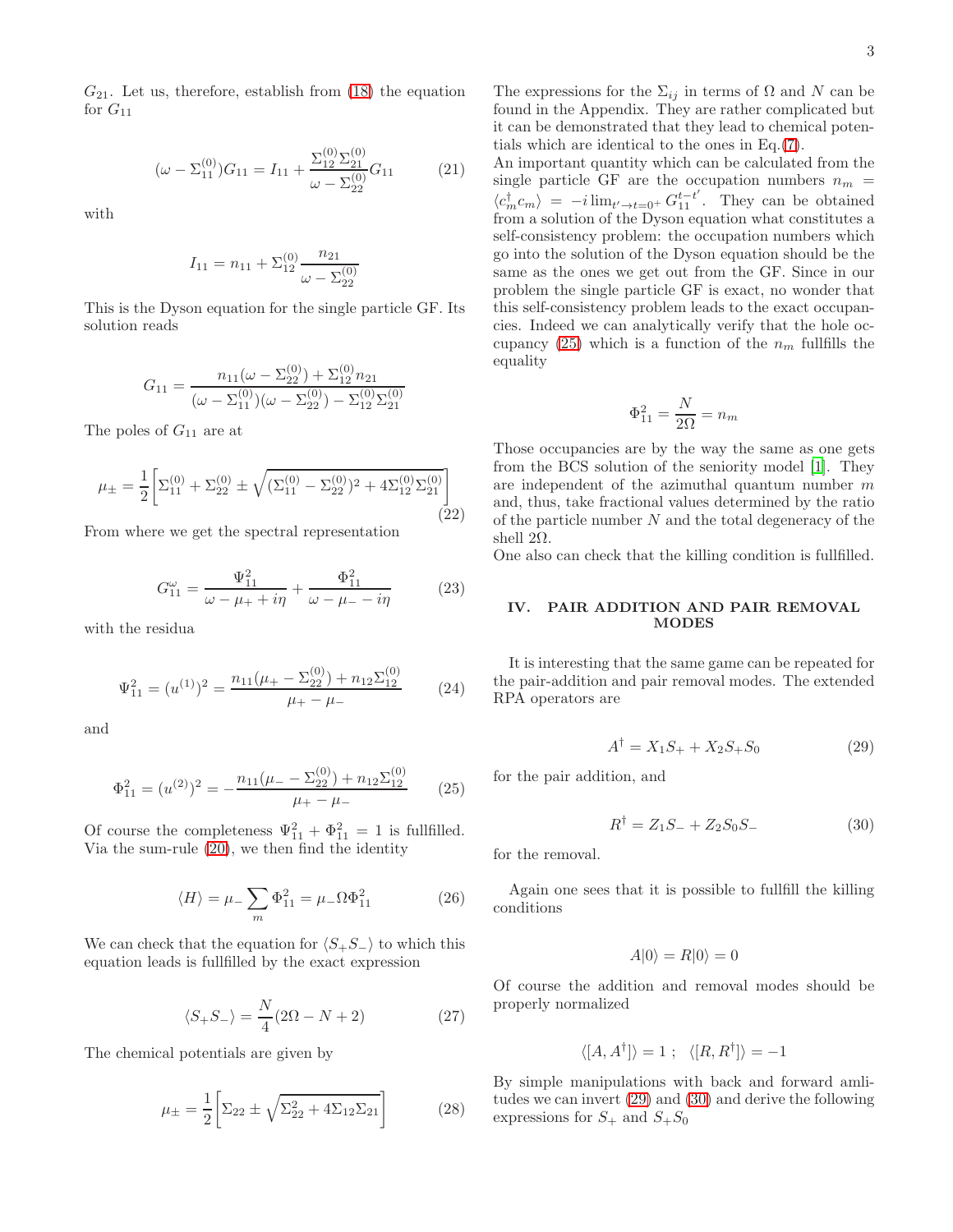$$
S_{+} = \frac{Z_2 A^{\dagger} - X_2 R}{Z_2 X_1 - X_2 Z_1} ; S_{+} S_0 = \frac{Z_1 A^{\dagger} - X_1 R}{Z_1 X_2 - X_1 Z_2}
$$
(31)

For example this allows to obtain the realtion

$$
\langle S_+S_-\rangle = \frac{X_2^2}{(Z_2X_1 - X_2Z_1)^2}
$$

From the EOM we obtain the eigenvalue equation for addition and removal modes

$$
eX_1 + fX_2 = \omega_a (N_{11}X_1 + N_{12}X_2)
$$
  
\n
$$
fX_1 + gX_2 = \omega_a (N_{21}X_1 + N_{22}X_2)
$$
  
\n
$$
eZ_1 + fZ_2 = -\omega_r (N_{11}Z_1 + N_{12}Z_2)
$$
  
\n
$$
fZ_1 + gZ_2 = -\omega_r (N_{21}Z_1 + N_{22}Z_2)
$$
 (32)

with

$$
e = \langle [S_-, [H, S_+]] \rangle f = \langle [S_0 S_-, [H, S_+]] \rangle g = \langle [S_0 S_-, [H, S_+ S_0]] \rangle
$$
(33)

and

$$
N_{11} = \langle [S_-, S_+] \rangle
$$
  
\n
$$
N_{12} = N_{21} = \langle [S_-, S_+ S_0] \rangle
$$
  
\n
$$
N_{22} = \langle [S_0 S_-, S_+ S_0] \rangle
$$
\n(34)

With these EOMs and proceding in a similar way as with the Dyson equation one also obtains the exact solutions for the s=0 ground state and addition and removal energies. It is also possible to introduce a corresponding system of GFs, establish a Dyson-Bethe-Salpeter equation (Dyson-BSE), see [\[6\]](#page-4-5), and solve the problem in this way. So, we got the exact solutions for the  $s = 0$  ground states of the  $N, N \pm 2$  systems and for the  $s = 1$  systems with  $N \pm 1$ . Higher seniority states need further elaboration.

## V. OUTLOOK AND CONCLUSIONS

It is very interesting that the above procedure may give way how to deal with the general more level case. We know that a general coupled cluster doubles wave function  $|CCD\rangle$  can be killed by an extended RPA operator, see [\[4\]](#page-4-3). To be short but without loss of generality, we take the two level Lipkin model as example. For the Lipkin model, see, e.g., [\[1](#page-4-0)], the extra term of the generalized killing operator is contained in

<span id="page-3-0"></span>
$$
Q^{+} = XJ_{+} - YJ_{-} + \eta YJ_{-}J_{0}
$$
 (35)

with, as we know [\[4](#page-4-3)]

$$
Q|CCD\rangle = 0
$$

and  $|CCD\rangle = e^{zJ_{+}J_{+}}|HF\rangle$  with amplitudes fullfilling certain inter-relations. The  $J_$ I<sub>0</sub> term is analogous to the  $S_0S_$  term in the pair operators. The  $J_{\pm}, J_0$  operators are quasi-spin operators as in the seniority model here. The RPA operator in [\(35\)](#page-3-0) has three terms because the Lipkin model is a two level model and, thus, the killer has essentially already the same structure as the killer in a realistic case [\[4\]](#page-4-3). In the past we have replaced in [\(35\)](#page-3-0)  $J_0$  by its expectation value  $\langle J_0 \rangle$  and established self-consistent RPA (SCRPA) equations [\[4\]](#page-4-3). The  $J_–J_0$ operator may, however, be better taken care of. In anal-ogy to [\(16\)](#page-1-4) we can construct a  $3\times3$  GF  $\mathcal{G} = G_{ij}$  with  $i, j = 1, 2, 3$  and establish a Dyson equation analogous to [\(18,](#page-1-2) [21\)](#page-2-3) but the single particle GF's replaced by the analogons to the pair modes. In the Lipkin model the correlated ground state is not an eigenstate of  $J_0$  as is the case in the seniority model with  $S_0$ . However in the relevant terms of  $\Sigma_{\text{Lipkin}}$  the  $J_0$  operators can be moved to the right (or left) until it touches the ground state and, then taken out of the correlation function with its expectation value. This may be a quite reasonable approximation, probably a better one than to replace  $J_0$ by its mean value in [\(35\)](#page-3-0). Separate expressions for  $\langle J_0 \rangle$ can be established as the one for  $G_{11}$  here, or similar ones [\[7\]](#page-4-6). This will give rise to a coupled system of a single fermion Dyson equation and a Dyson-Bethe-Salpeter equation [\[6](#page-4-5)]. We are then in an analogous situation as with the present seniority model and a fully self consistent solution can also be given for the Lipkin model or even for more realistic problems. This shall be a task for the future.

In conclusion, we have found with the equation of motion method a procedure which solves the single level pairing (the seniority) model exactly. This may be useful for the solution of other single level models which cannot be solved trivially by angular momentum algebra. The applied many body technique is rather non-trivial and it may be generalizable to more realistic many level problems. Work in this direction is in progress.

#### VI. ACKNOWLEDGEMENTS

I want to mention that the formalism of the pair modes is given in old unpublished notes of my former Diploma student Georg Wagner (in the private now). I also want to thank M. Jemai for help with some algebraic manipulations and for a careful reading of the manuscript. Discussions and interest by Thierry Champel have been appreciated. Thanks also go to Jorge Dukelsky for helpful remarks.